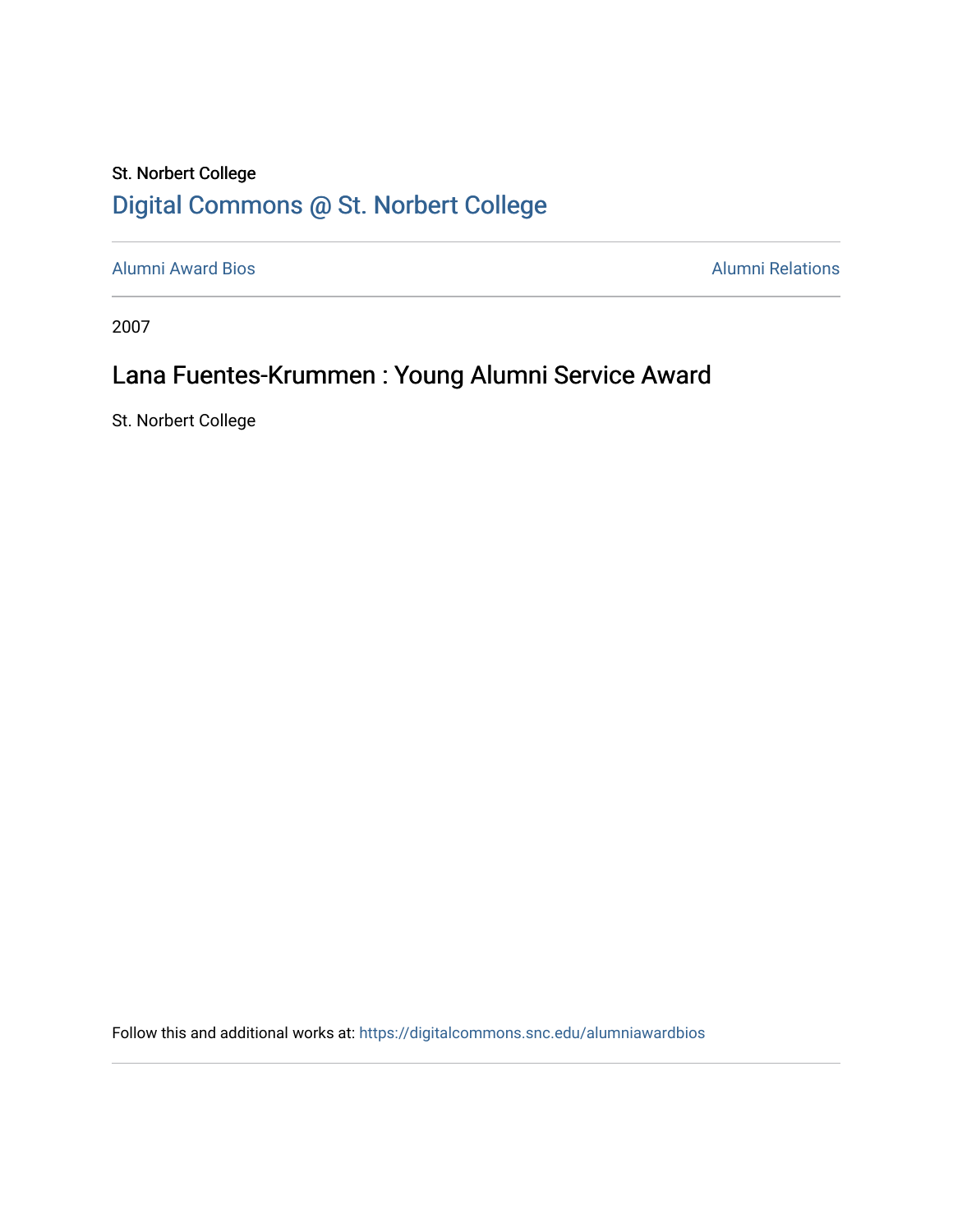

[Academics](https://www.snc.edu/academics) [Admission](https://www.snc.edu/admission) [Campus Life](https://www.snc.edu/campuslife) [Living Norbertine](https://www.snc.edu/livingnorbertine) [Athletics](https://www.snc.edu/athletics) [About](https://www.snc.edu/about)

Q

[Alumni](https://www.snc.edu/alumni/) [Alumni Awards](https://www.snc.edu/alumni/awards/) 2007 Young Alumni Service Award A

## [Alumni](https://www.snc.edu/alumni/index.html)

[Events & Reunions](https://www.snc.edu/alumni/event/index.html) [Behind the Arch](https://www.snc.edu/alumni/event/behindthearch/) [Benefits and Services](https://www.snc.edu/alumni/benefits.html) [Get Involved](https://www.snc.edu/alumni/getinvolved.html) [Give to SNC](http://giving.snc.edu/) [Alumni Awards](https://www.snc.edu/alumni/awards/index.html) [Past Recipients](https://www.snc.edu/alumni/awards/recipients.html) [Knight Lights](https://www.snc.edu/alumni/knightlights/index.html) [Alumni-Owned](https://www.snc.edu/alumni/directory/index.html) [Businesses Network](https://www.snc.edu/alumni/directory/index.html) [Alumni Board](https://www.snc.edu/alumni/alumniboard.html) [Student Alumni](https://www.snc.edu/alumni/saa.html) [Ambassadors](https://www.snc.edu/alumni/saa.html) [Staff](https://www.snc.edu/alumni/contactus.html)

## 2007 Young Alumni Service Award Lana Fuentes-Krummen '01

How many SNC Alumni entered the College, planning to major in one field and then, as a result of taking a course in a totally different area, changing the whole direction of their education, career, and life?

Lana Fuentes-Krummen intended to study English literature, but Religious Studies and Peace & Justice coursed helped her realize that "Jesus' first priority was for the poor and the vulnerable of society." Learning about charity and justice led her to become increasingly involved in faithrelated activities with a social justice orientation.

What followed was her immersion in peace and justice work both on campus and in the community: helping SNC students through the InterVarsity Christian Fellowship's worship, praise, and Scriptural study; teaching 7th grade religious education classes at Our Lady of Lourdes Parish in De Pere; volunteering for the Diocese of Green Bay Refugee, Migration, and Hispanic Services where she helped develop a citizenship curriculum; helping develop the Peace and Justice Minor at SNC; planning a campus program to foster awareness of social action regarding poverty; and, with Old St. Joseph Parish Council and Peace & Social Justice Commission, planning for involvement in social issues. In addition, Lana participated in numerous conferences and service trips, within the U.S., Ecuador and Mexico.

In 2001, Lana graduated Summa Cum Laude and as a graduate of the Honors Program, with a major in Religious Studies, and minor in Spanish and in Peace & Justice. While a student at SNC, Lana received many awards, including: Distinguished Scholastic Achievement, Wisconsin Academic Scholar, St. Norbert College Trustee Scholar and the William J. O'Callaghan Award in the Arts and Sciences.

Shortly after graduation, Lana moved to Georgia, where she immediately began working for the local Catholic Charities office, providing advocacy information, and referral services for social issues and health-related education to Latino immigrants. Five months later, she became the Center Director for the Gainesville office of Catholic Charities, a position she continues to hold. Her office serves the entire low-income community, but specifically provides counseling, immigration legal services, information and referral and education services to a large and growing Latino population.